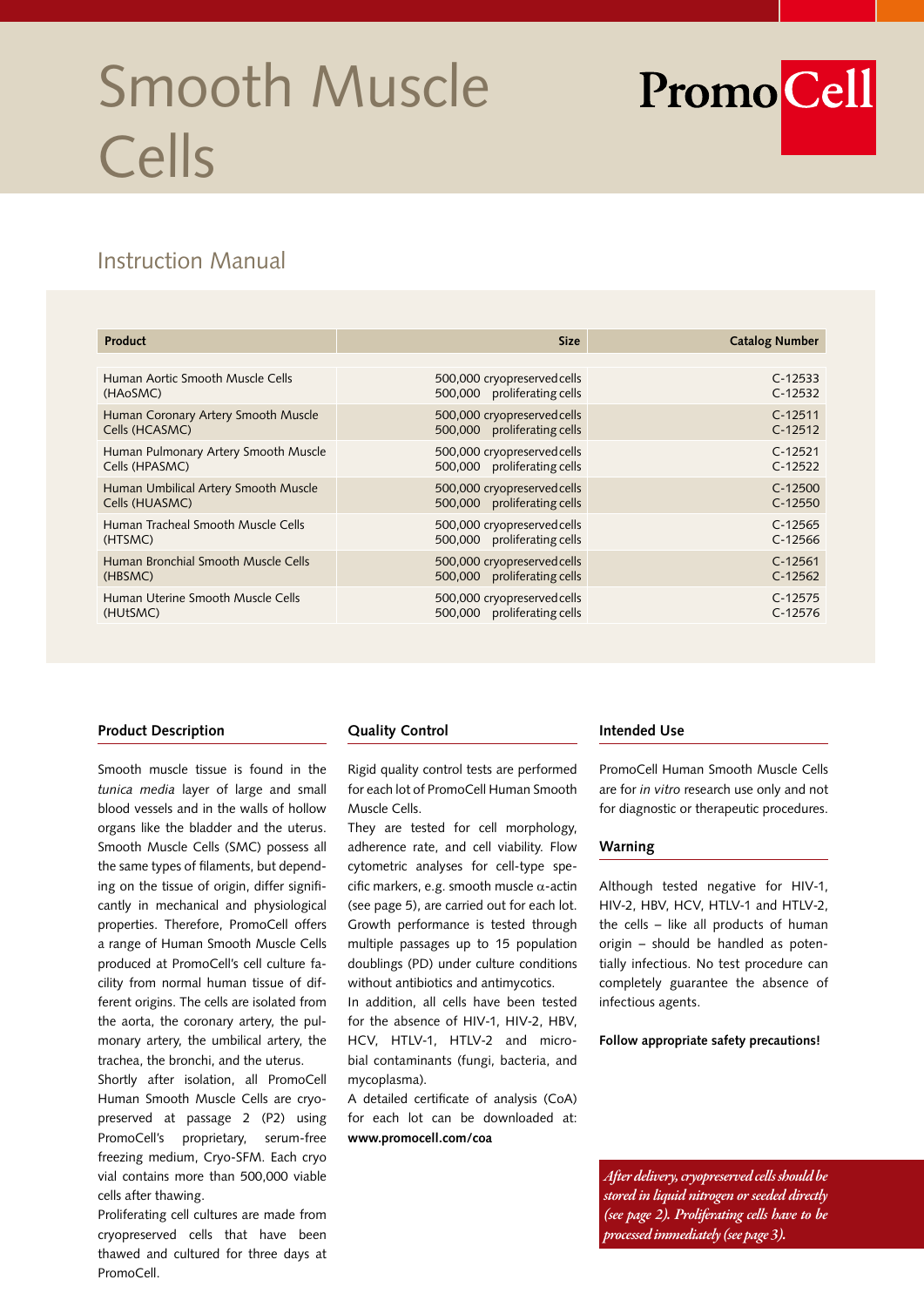# *Use aseptic techniques and a laminar flow bench.*

## **Protocol for Cryopreserved Cells**

**Straight after arrival, store the cryopreserved cells in liquid nitrogen or seed them immediately. Note:** Storage at -80°C is not sufficient for cell preservation and causes irreversible cell damage.

#### **1. Prepare the medium**

Calculate the needed culture surface area according to the plating density (see page 5) and the lot-specific cell numbers stated on the certificate of analysis. Fill the appropriate volume of PromoCell Growth Medium (at least 9 ml per vial of cells) in cell culture vessels. Place the vessels in an incubator (37 $^{\circ}$ C, 5% CO<sub>2</sub>) for 30 minutes.



Remove the cryovial from the liquid nitrogen container and immediately place it on dry ice - even for short transportation. Under a laminar flow bench, briefly twist the cap a quarter turn to relieve pressure, then retighten. Immerse the vial into a water bath (37°C) just up to the screw cap for 2 minutes. Ensure that no water enters the thread of the screw cap.

#### **3. Disinfect the vial and seed the cells**

Thoroughly rinse the cryovial with 70% ethanol under a laminar flow bench. Then, aspirate the excess ethanol from the thread area of the screw cap. Open the vial and transfer the cells to a cell culture vessel containing the prewarmed medium from step 1.

#### **4. Incubate the cells**

Place the vessel in an incubator (37 $^{\circ}$ C, 5% CO<sub>2</sub>) for cell attachment. Replace the medium after 16-24 hours and every two to three days thereafter. The cells should be subcultured, according to the subcultivation protocol (see page 4), once they have reached 70-90% confluency.









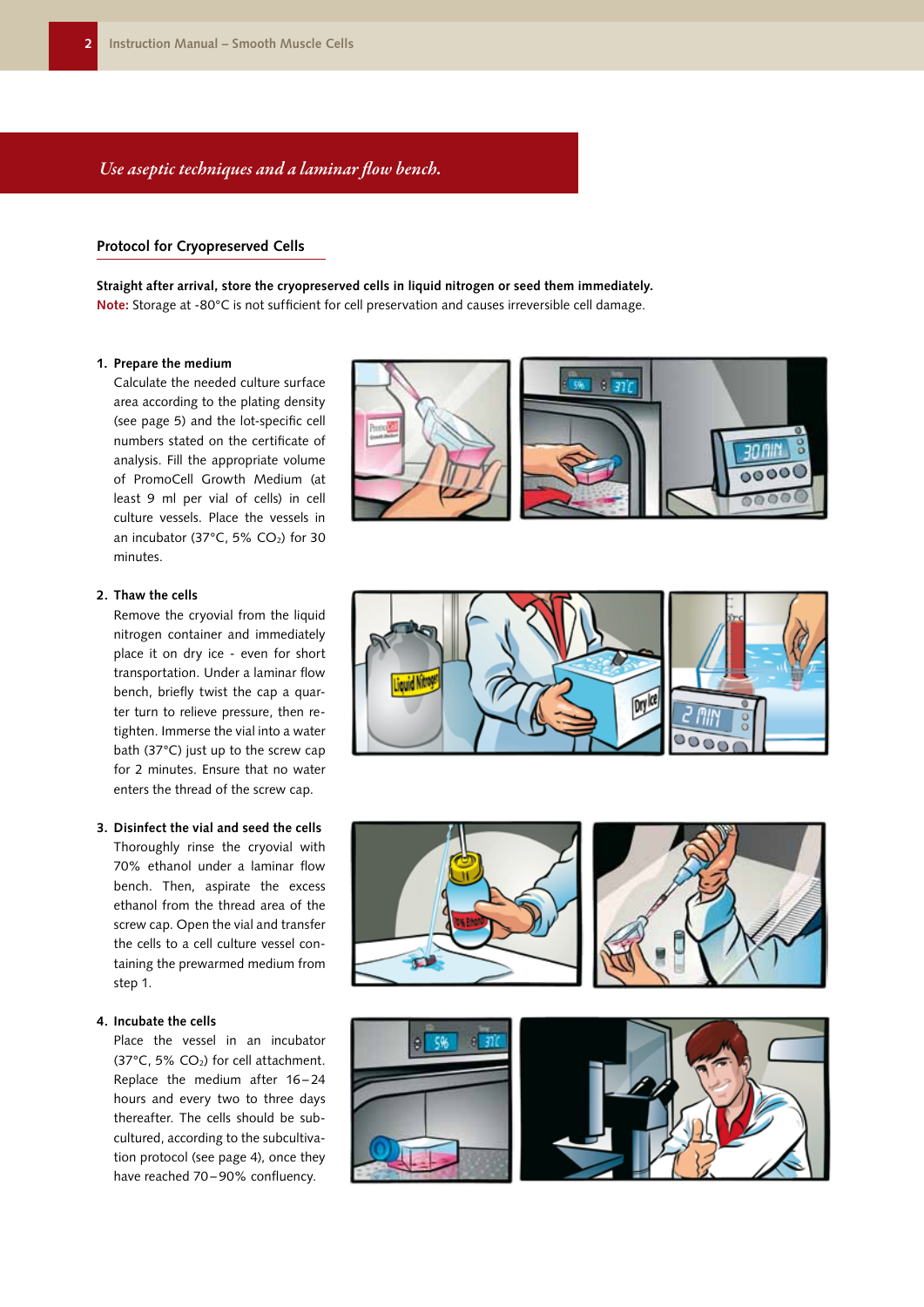*Start immediately after delivery. Use aseptic techniques and a laminar flow bench.*

**Protocol for Proliferating Cells**

#### **1. Incubate the cells**

Unpack the culture vessel, do not open the cap, and immediately place it in an incubator (37 $^{\circ}$ C, 5% CO<sub>2</sub>) for 3 hours to allow the cells to recover from the transportation.



**2. Replace the transport medium** Carefully open the vessel, rinse the inner side of the cap with 70% ethanol, and let air dry. Aspirate the transport medium from the vessel. Add 10 ml of the appropriate Promo-Cell Cell Growth Medium.





#### **3. Check and incubate the cells**

Check the cell density. Open the cap half a turn and place the vessel in an incubator (37 $^{\circ}$ C, 5% CO<sub>2</sub>). Change the medium every two to three days. The cells should be subcultured, according to the subcultivation protocol (see page 4), once they have reached > 70% confluency.



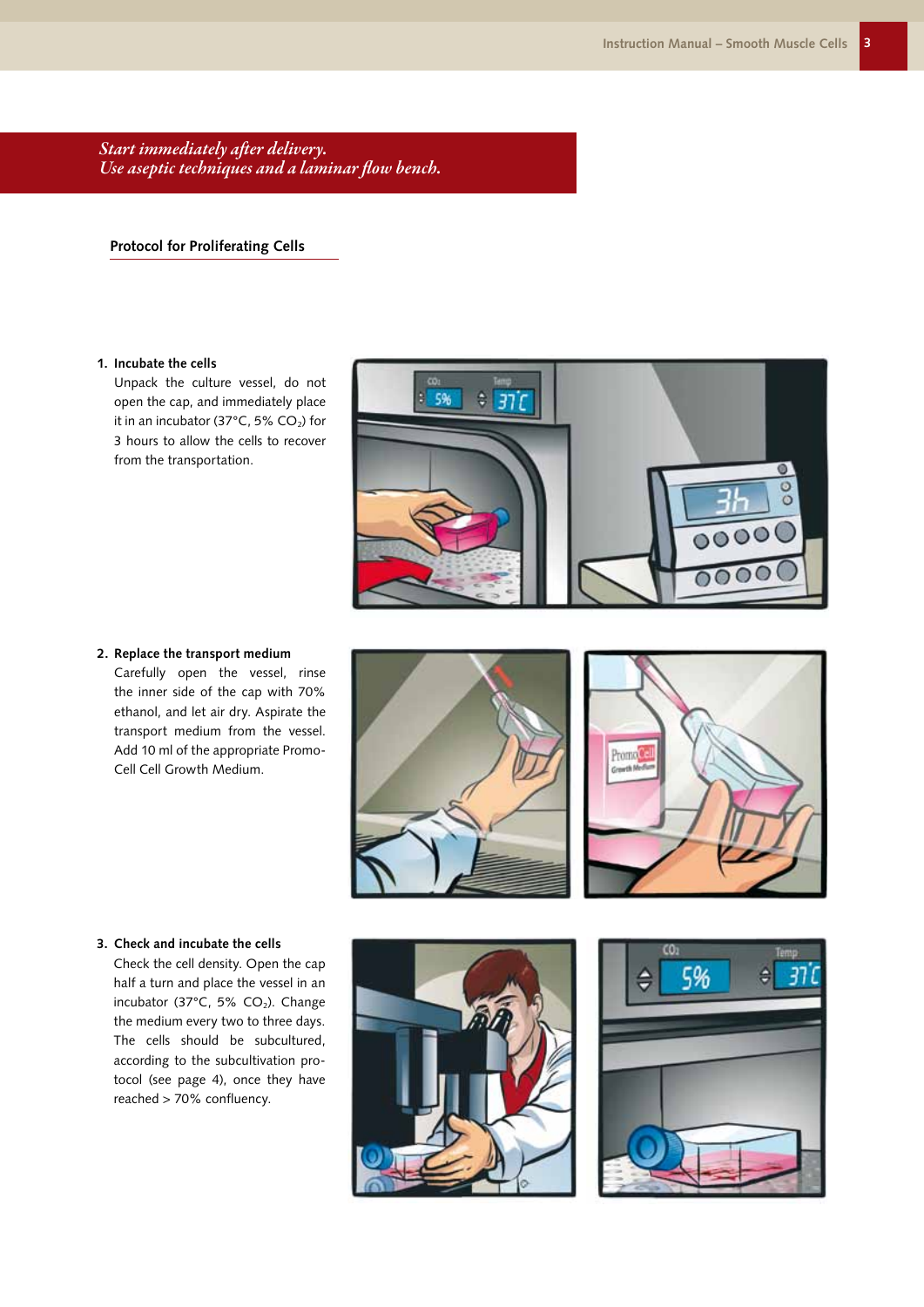## *Use aseptic techniques and a laminar flow bench.*

#### **Subcultivation Protocol**

## **1. Prepare the reagents and wash the cells**

Place the PromoCell DetachKit at room temperature for at least 30 minutes to adjust the temperature of the reagents. Carefully aspirate the medium from the culture vessel. Add 100 µl Hepes BSS Solution per cm<sup>2</sup> of vessel surface to wash the cells and agitate the vessel carefully for 15 seconds.



Carefully aspirate the Hepes BSS from the culture vessel. Add 100 µl Trypsin/  $EDTA$  Solution per  $cm<sup>2</sup>$  of vessel surface. **Note:** We recommend detaching the cells at room temperature. Close the vessel and examine the cells under a microscope. When the cells start to detach, gently tap the side of the vessel to loosen the remaining cells.

## **3. Neutralize the trypsin and harvest the cells**

Add 100 µl Trypsin Neutralization Solution per cm<sup>2</sup> of vessel surface and gently agitate. Carefully aspirate the cell suspension and transfer it to a centrifugation tube. Spin down the cells for 3 minutes at 220 x g.

#### **4. Incubate the cells**

Discard the supernatant (step 1), add 1 ml of the appropriate PromoCell Cell Growth Medium (step 2), and resuspend the cells by carefully pipetting up and down. Plate the cells according to the recommended seeding density in new cell culture vessels containing prewarmed PromoCell Cell Growth Medium. Place the vessels in an incubator (37°C, 5% CO<sub>2</sub>) and change the media every two to three days.





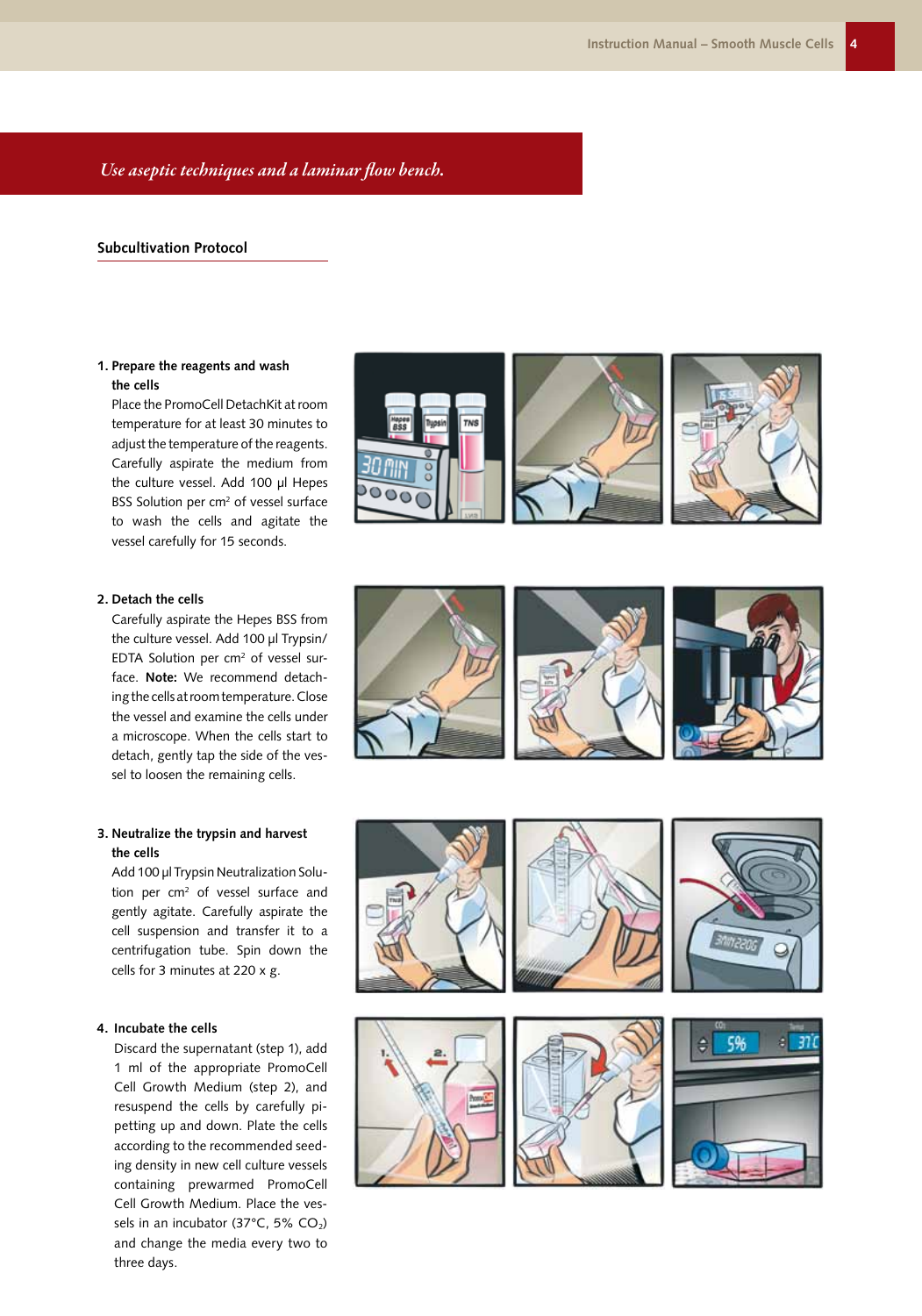# **Specifications**

| Product                                                   | Recommended<br>Culture Media* | <b>Plating Density</b>                      | Passage after<br><b>Thawing</b> | Marker                                     | Population<br><b>Doublings</b> |
|-----------------------------------------------------------|-------------------------------|---------------------------------------------|---------------------------------|--------------------------------------------|--------------------------------|
| Human Aortic<br>Smooth Muscle Cells<br>(HAoSMC)           | $C-22062$                     | 7,500 - 10,000<br>cells per cm <sup>2</sup> | <b>P2</b>                       | Smooth muscle $\alpha$ -actin <sup>+</sup> | >15                            |
| Human Coronary Artery<br>Smooth Muscle Cells<br>(HCASMC)  | $C-22062$                     | 7,500 - 10,000<br>cells per cm <sup>2</sup> | <b>P2</b>                       | Smooth muscle $\alpha$ -actin <sup>+</sup> | >15                            |
| Human Pulmonary Artery<br>Smooth Muscle Cells<br>(HPASMC) | $C-22062$                     | 7,500 - 10,000<br>cells per cm <sup>2</sup> | P <sub>2</sub>                  | Smooth muscle $\alpha$ -actin <sup>+</sup> | >15                            |
| Human Umbilical Artery<br>Smooth Muscle Cells<br>(HUASMC) | $C-22062$                     | 7,500 - 10,000<br>cells per cm <sup>2</sup> | <b>P2</b>                       | Smooth muscle $\alpha$ -actin <sup>+</sup> | >15                            |
| Human Tracheal<br>Smooth Muscle Cells<br>(HTSMC)          | $C-22062$                     | 7,500 - 10,000<br>cells per cm <sup>2</sup> | P <sub>2</sub>                  | Smooth muscle $\alpha$ -actin <sup>+</sup> | >15                            |
| Human Bronchial<br>Smooth Muscle Cells<br>(HBSMC)         | $C-22062$                     | 7,500 - 10,000<br>cells per cm <sup>2</sup> | <b>P2</b>                       | Smooth muscle $\alpha$ -actin <sup>+</sup> | >15                            |
| Human Uterine<br>Smooth Muscle Cells<br>(HUtSMC)          | $C-22062$                     | 7,500 - 10,000<br>cells per cm <sup>2</sup> | P <sub>2</sub>                  | Smooth muscle $\alpha$ -actin <sup>+</sup> | >15                            |